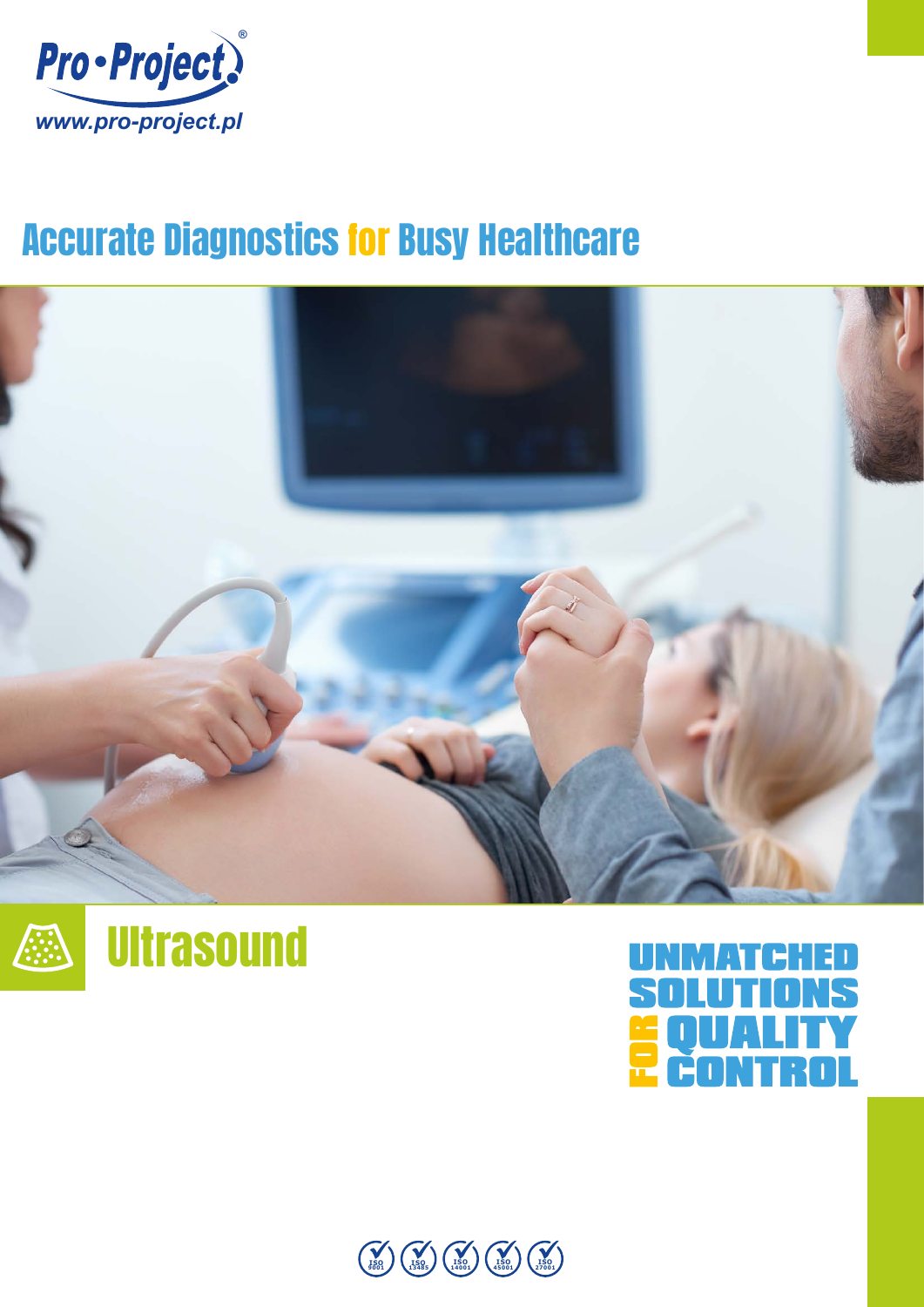

# Phantoms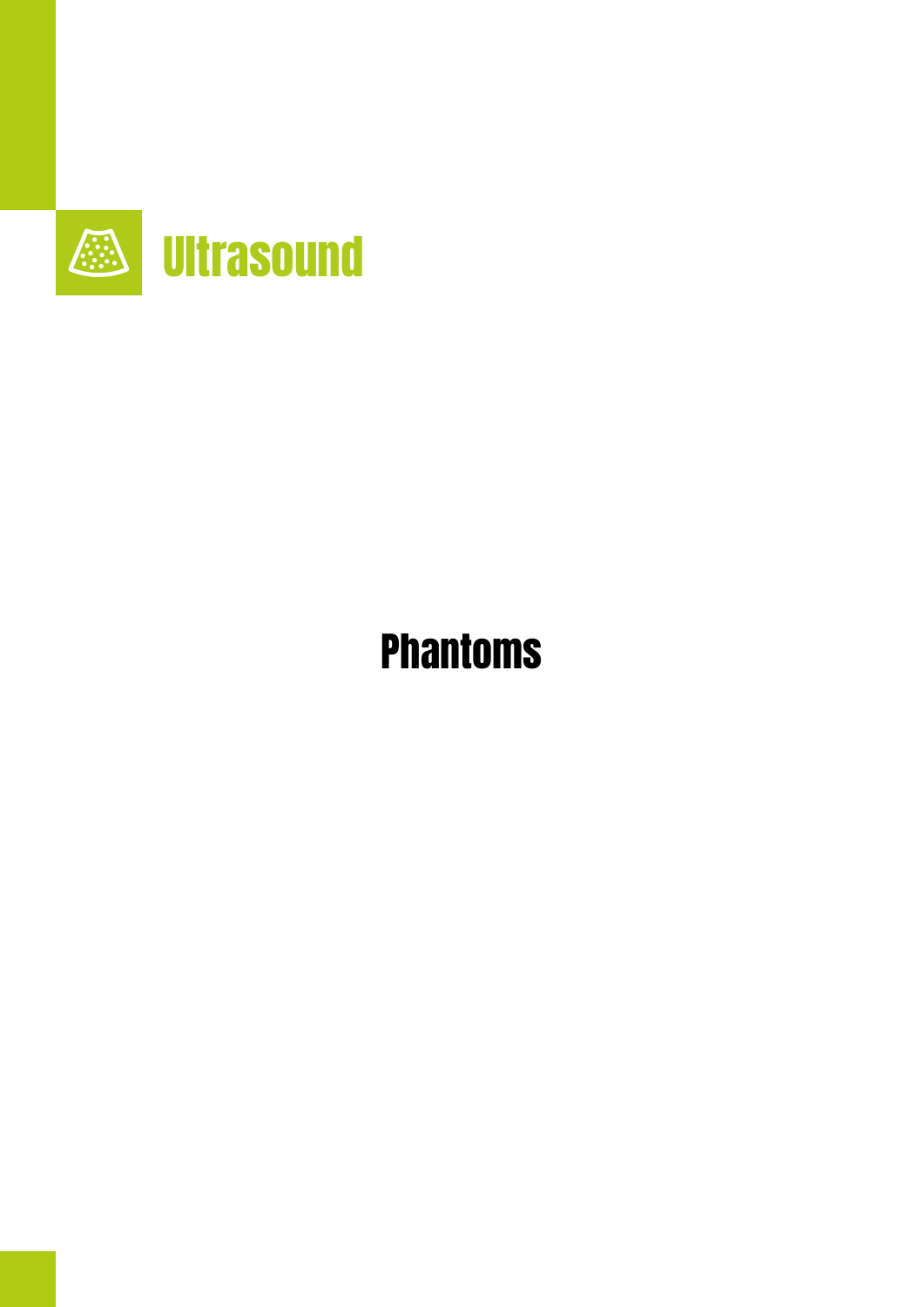### Pro-US MTF 11-101





The **tissue-mimicking phantom** for use in routine technical quality assurance (TQA). The PVA based material mimics the sound velocity and acoustic attenuation of the human tissue, is nontoxic, durable and easy to handle and maintain. **Comparable and reproducible results can be achieved from a single image, making this a perfect daily QA tool.** To determine the spatial resolution of phantom images, a **modulation transfer function (MTF)** is calculated by the Pro-Control software using radial MTF algorithm. In addition radial MTF test object the phantom also **contains structures for geometry assessment**.

### **Technical data (can be modified to customer specifications):**

- overal dimensions: 110 x 110 x 60 mm
- top and bottom cover made of PCV
- test insert dimensions: 110 x 110 x 50 mm
- test insert contains:
	- 20 mm in diameter round object (20 mm and 10 mm from phantom faces) for radial MTF
	- 2 groups of four round rods (1 mm in diameter) with 15 mm horizontal and vertical spacing for geometry assessment
	- tissue mimicking material is based on Polyvinyl alcohol (PVA), a synthetic polymer
- carrying case

#### **Product features:**

- Complies with:
	- "Quality Assurance for Ultrasound Scanners usinga durable tissue-mimicking Phantom and radial MTF", Marcus Kaar, Friedrich Sem turs, Michael Figl, Rainer Hoffmann1 and Johann Hummel, Center for Biomedical Engineering and Physics, Medical University of Vienna, Austria
	- Real-time B-mode US quality control test procedures: Report of AAPM Task Group No. 1
	- Quality assurance of U.S.-guided external beam radiotherapy for prostate cancer: Report of AAPM Task Group 154
- CE certified
- the Manual provides detailed guidelines for carrying out each test, results assessment and registration

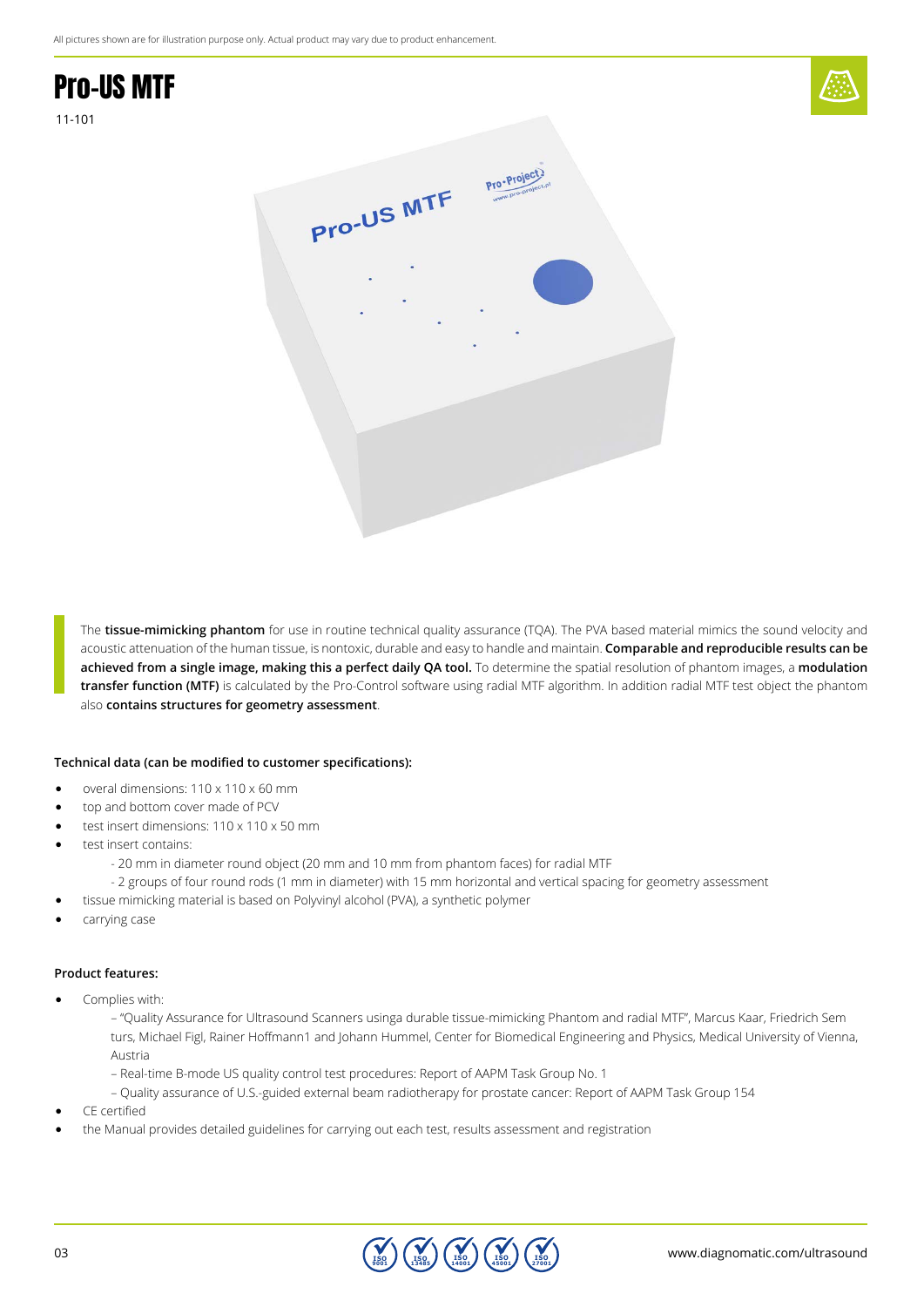### Pro-US Uniform





The **homogenous**, **tissue-mimicking phantom** for use in routine technical quality assurance (TQA). The PVA based material mimics the sound velocity and acoustic attenuation of the human tissue, is nontoxic, durable and easy to handle and maintain. **Comparable and reproducible results can be achieved from a single image, making this a perfect daily QA tool**.

#### **Technical data (can be modified to customer specifications):**

- overal dimensions: 110 x 110 x 60 mm
- top and bottom cover made of PCV
- test insert dimensions: 110 x 110 x 50 mm
- test insert is homogenous block of tissue mimicking material based on Polyvinyl alcohol (PVA), a synthetic polymer
- carrying case

### **Product features:**

- Complies with:
	- Real-time B-mode US quality control test procedures: Report of AAPM Task Group No. 1
	- Quality assurance of U.S.-guided external beam radiotherapy for prostate cancer: Report of AAPM Task Group 154
- CE certified
- the Manual provides detailed guidelines for carrying out each test, results assessment and registration